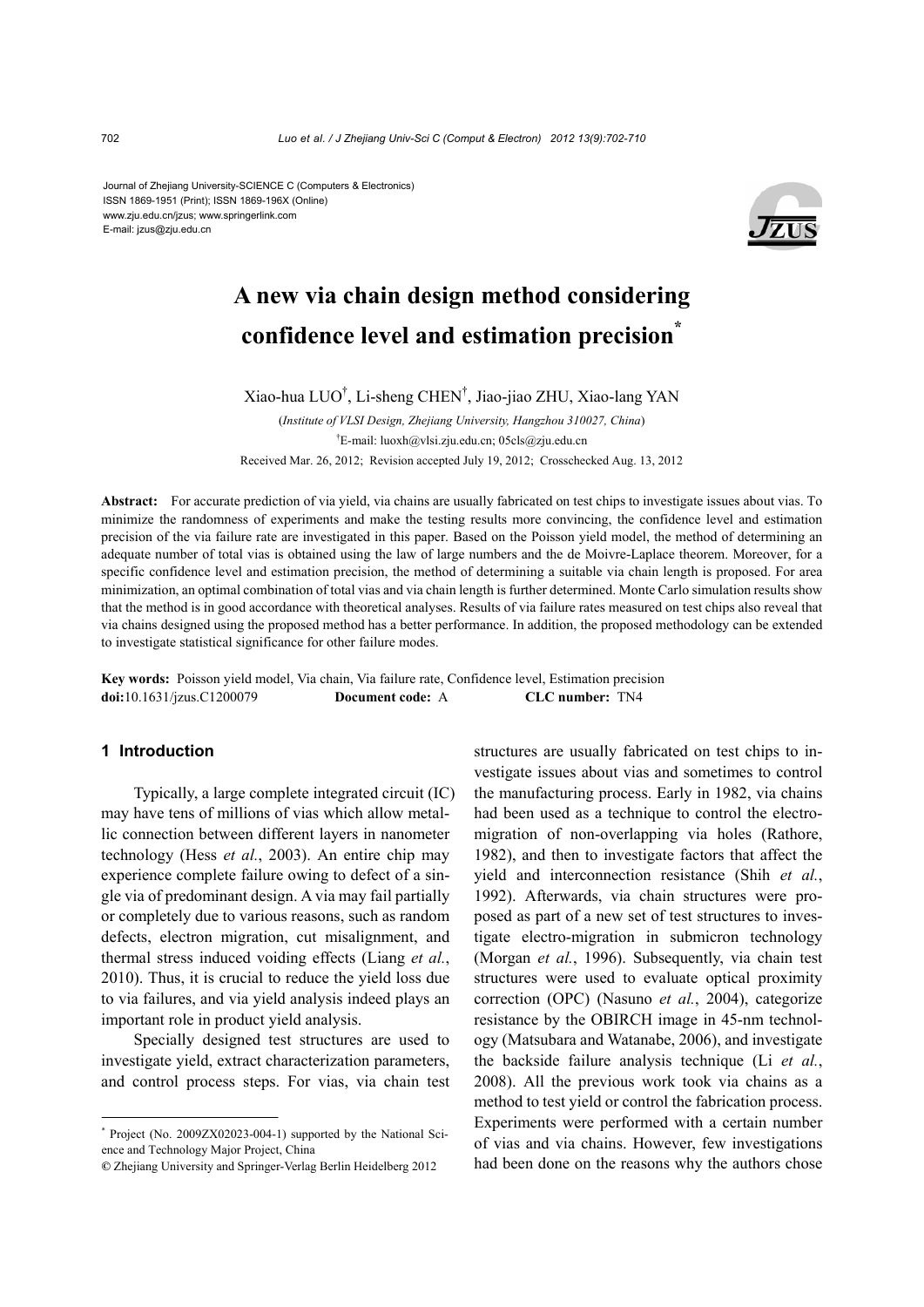those sample sizes of vias and via chains. The statistical theoretical bases of their choice were not explained. Their results might be subject to stochastic noise, so further analyses were necessary.

In this paper we propose a new via chain design method considering confidence level and estimation precision. Via failure mechanisms and via yield models are presented, which are the bases for subsequent analyses. The method to determine an appropriate amount of total vias and the number of vias in each via chain is proposed. Statistical analyses interpret this method theoretically. Simulation results show good accordance with theoretical analyses. Wafer experiment results in SMIC 45-nm technology and hypothesis testing of the measured results also validate the performance of this method.

#### **2 Via failure mechanism and via yield model**

Particles may originate from various sources including people, machines, chemicals, and process gases. Such particles may be airborne or may be suspended in liquids or gases (Plummer *et al.*, 2000). The influence of a particle defect on a via is mainly reflected in its coverage area to a via, which can be sorted into two types: complete covering and partial covering. The two types of covering correspond to open failure and reliability failure respectively, whose examples are shown in Fig. 1. The complete covering defect type causes the vertical conducting cooper in a via hole completely open and the yield of vias is brought down. In the partial covering situation, the defect covers only part of a via hole and the width of the vertical conducting cooper has been narrowed. Since reliability is strongly related to yield and reliability testing is more expensive and more time consuming, we focus on via yield in this paper.



A yield model is a bridge between test structures and products. The Poisson yield model is one of the most frequently used models. This yield model assumes that the distribution of defects is random and that the occurrence of a defect is independent of the occurrence of other faults. The Poisson distribution is as follows (Stapper, 1983):

$$
P_{c}(M = k) = \frac{e^{-\lambda_{c}} \cdot \lambda_{c}^{k}}{k!}.
$$
 (1)

In the case of via analysis,  $P_c(M=k)$  is the probability of a via chain having *M* faults ( $M=0, 1, 2, ...$ ) and  $\lambda_c$  is the average value of faulty vias.

The  $P_c(M=0)$  is equal to via chain yield  $Y_c$ . Hence, the via chain yield  $Y_c$  can be written as

$$
Y_{\rm c} = e^{-\lambda_{\rm c}}.\tag{2}
$$

If the number of vias in each via chain is *n*, according to the relationship between binominal distribution and Poisson distribution, Eq. (2) can be rewritten as

$$
Y_{\rm c} = e^{-np},\tag{3}
$$

where  $p$  is the failure rate for each single via. Hence,  $p$ can be estimated in the following way:

$$
p = -\frac{\ln(H_c/N_c)}{n},\tag{4}
$$

where  $N_c$  is the number of via chains and  $H_c$  is the number of faulty via chains. The value of *p* for a specific technology can be obtained using the measured results of test structures. Subsequently, the measured *p* can be used to predict via yield for a product fabricated in the same technology.

# **3 Via chain design considering confidence level and estimation precision**

Intuitively, when designing via chains, care has to be taken in the choice of the number of total vias as the statistical randomness of the via yield result becomes significant for a very small number of total vias. On the other hand, in an actual production proc-**Fig. 1 Vias with a reliability failure (a) or open failure (b)** ess, the number of total vias cannot be too large when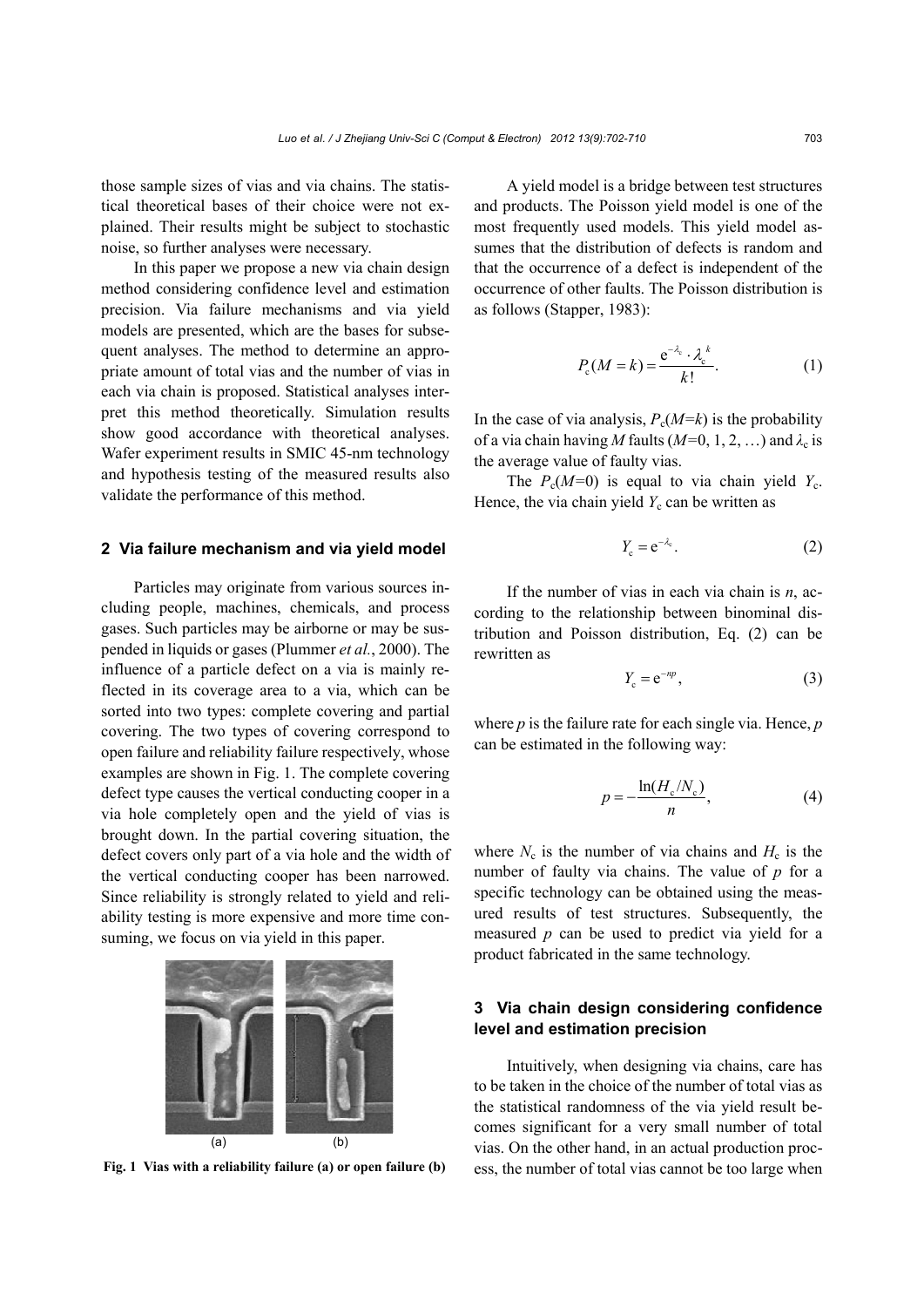testing costs and utilization efficiency of the wafer area are taken into account. Besides the number of total vias, another important factor needed to be investigated is the number of vias in each via chain. A shorter via chain will prevent the occurrence of multiple via defects in a via chain and thus will lead to a more precise yield testing result, but it requires more area of pads. Conversely, in excessively long via chains, the number of via chains without defects will be very small, which will decrease the precision of the tested via yield. Therefore, to increase the estimation precision of the testing results and make the yield more convincing, it is important to consider the confidence level and estimation precision when designing via chains.

#### **3.1 Number of total vias**

If the probability of the occurrence of an open failure for a single via is denoted by via failure rate *p*, the probability of not opening is 1−*p*. The testing result of each via can be taken as the result of a Bernoulli trial. The failure of each via is independent of others, so the results of *N* vias are the results of *N* Bernoulli trials. Assuming *M* is the frequency of open vias in *N* Bernoulli trials, then *M* is a random variable and it obeys the binominal distribution, which can be denoted by  $M \sim B(N, p)$ , where *N* is the sample size. Hence, the determination of an appropriate number of total vias is turned into the determination of the sample size *N*. Given a confidence level 1−*α* (0<*α*<1) and an estimation precision *ε*v, the requirements of the total number of vias *N* can be expressed using the law of large numbers (de Cooman and Miranda, 2008; Zhu *et al.*, 2012):

$$
P\{|\hat{p} - p| < \varepsilon_{\rm v}\} = P\{ |M/N - p| < \varepsilon_{\rm v} \} > 1 - \alpha. \tag{5}
$$

According to the de Moivre-Laplace theorem (Konno, 2002), if random variable *η<sup>n</sup>* obeys binominal distribution with parameters of *n* and  $p$ , for any  $x$ , we have

$$
\lim_{x\to\infty} P\left\{\frac{\eta_n - np}{\sqrt{np(1-p)}} \le x\right\} = \int_{-\infty}^x \frac{1}{\sqrt{2\pi}} e^{-t^2/2} dt = \Phi(x). (6)
$$

With the use of Eq.  $(6)$ , Eq.  $(5)$  can be rewritten as

$$
P\left\{ \left| \hat{p} - p \right| < \varepsilon_v \right\} \approx 2\Phi\left(N\varepsilon_v / \sqrt{Np(1-p)}\right) - 1. \quad (7)
$$

Letting  $2\Phi\left(N\varepsilon\sqrt{\sqrt{Np(1-p)}}\right)-1>1-\alpha$ , the requirement of *N* can be obtained:

$$
N > \frac{{z_{\alpha/2}}^2 \cdot p(1-p)}{{\varepsilon_v}^2},
$$
 (8)

where  $z_{\alpha/2}$  is the upper fractile of the standard normal distribution.

By carefully selecting the value of  $ε<sub>v</sub>$  and *α* according to actual requirements, the number of total vias can be obtained using Eq. (8). *N* is inversely proportional to the square of the estimation precision. If estimation precision is increased tenfold, the total number will become one hundred times larger. *N* is proportional to *p* and square of  $z_{\alpha/2}$ . The larger the *p* and  $z_{\alpha/2}$ , the more the vias needed.

Usually the value of  $p$  is very small, so Eq.  $(8)$ can be expressed as

$$
N > \frac{z_{\alpha/2}^2 \cdot p}{\varepsilon_v^2}.\tag{9}
$$

Eqs. (8) and (9) are the requirements of the number of total vias *N*. As long as the inequality above is satisfied, Eq. (5) is satisfied. Therefore, the tested via failure rate  $\hat{p}$  is very close to the actual via failure rate *p* and lies in the interval  $(p-\varepsilon_v, p+\varepsilon_v)$  with a probability higher than 1−*α*.

### **3.2 Number of vias in the via chain**

To test the via failure rate, vias are usually connected in the form of via chains. The via chain yield  $Y_c$  is given in Eq. (3). Taking the derivative of  $Y_c$ , the following equation can be obtained:

$$
\Delta Y_{\rm c} = -n e^{-np} \cdot \Delta p,\tag{10}
$$

where  $\Delta p$  is the change in *p* and  $\Delta Y_c$  is the change in  $Y_c$ . From Eq. (5), the precision requirement of *p* is  $\Delta p = |\hat{p} - p| < \varepsilon_v$ , so Eq. (10) can be expressed as

$$
|\Delta Y_{\rm c}| < n \cdot e^{-np} \cdot \varepsilon_{\rm v}.
$$
 (11)

To guarantee the testing precision of  $Y_c$ , the following inequality should be satisfied:

$$
P\left\{ \left|\hat{Y}_{\rm c} - Y_{\rm c}\right| < \varepsilon_{\rm c} \right\} = P\left\{ H_{\rm c} / N_{\rm c} - Y_{\rm c} \right| < \varepsilon_{\rm c} \right\} > 1 - \beta, \tag{12}
$$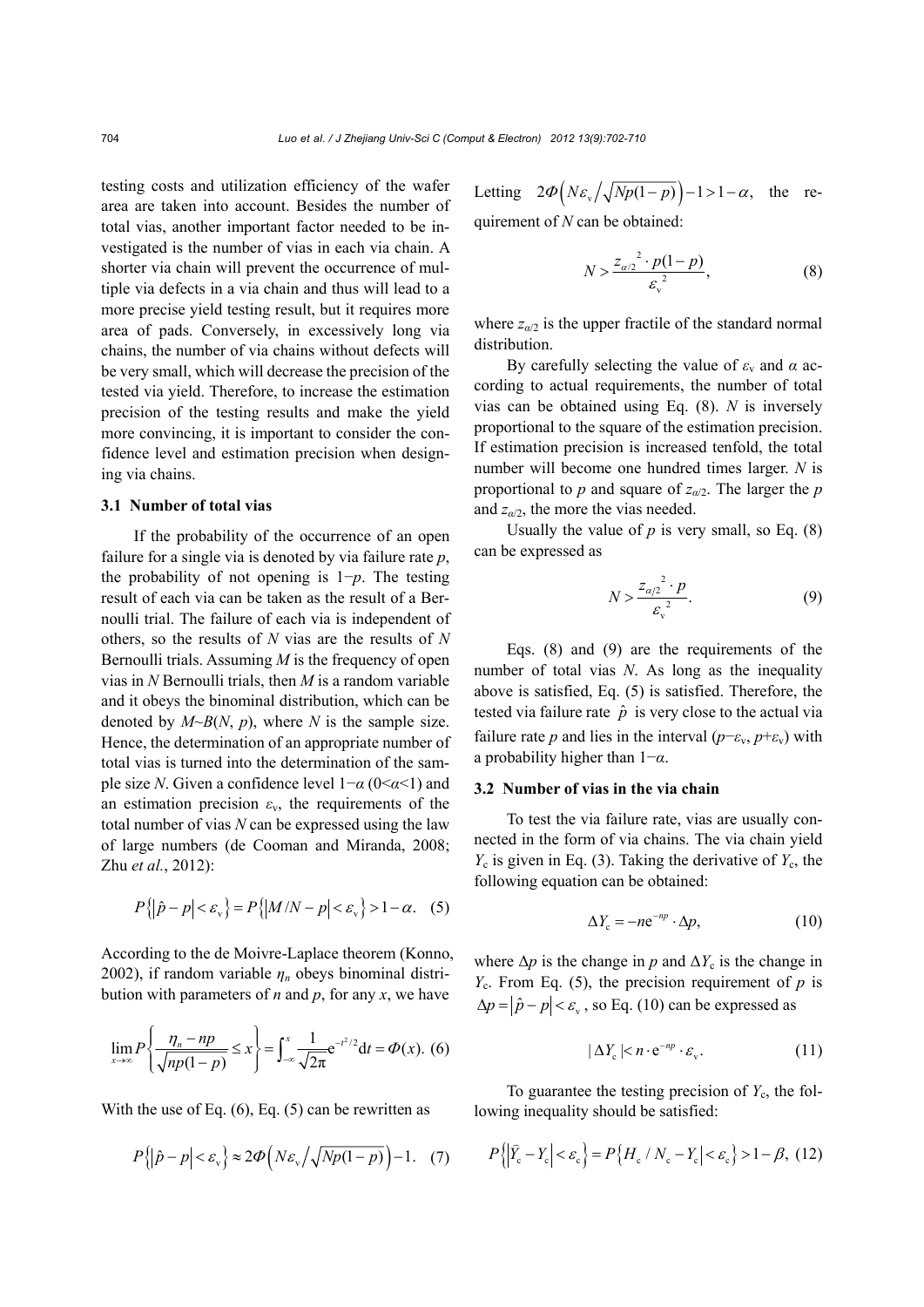where  $Y_c$  $\overline{a}$ is the tested yield of via chains and  $Y_c$  is the actual value of the via chain yield.  $\varepsilon_c$  is the estimation precision of the tested via chain yield. It can be inferred from Eq. (11) that  $\varepsilon_c$  is  $ne^{-np} \varepsilon_v$ .  $1-\beta$  (0 <  $\beta$  < 1) is the confidence level for via chain yield. Using the de Movire-Laplace theorem in Eq. (6), when the premise of the normal distribution approximation

$$
N_c Y_c = (N/n)e^{-np} > 5
$$
 (13)

is satisfied, Eq. (12) can be treated in the same way as Eq. (5). Hence, the requirement of  $N_c$  can be obtained:

$$
N_{\rm c} > \frac{z_{\beta/2}^2 \cdot Y_{\rm c} (1 - Y_{\rm c})}{\varepsilon_{\rm c}^2}.
$$
 (14)

Using Eq. (3), Eq. (11), and  $N_c = N/n$ , Eq. (14) can be rewritten as

$$
N \cdot {\varepsilon_v}^2 / z_{\beta/2}^2 > (1 - e^{-np}) / (n \cdot e^{-np}). \tag{15}
$$

Thus, the requirement of *n* is

$$
\begin{cases}\n(N/n) \cdot e^{-np} > 5, \\
N \cdot \varepsilon_v^2 / z_{\beta/2}^2 > (1 - e^{-np})/(n \cdot e^{-np}),\n\end{cases} \tag{16}
$$

where  $N$  is a specific value which satisfies Eq.  $(9)$ . Solving this set of inequalities the upper level of *n* (i.e., the number of vias in each via chain) can be determined. Unfortunately, this set of inequalities has no explicit solutions. But numerical solutions can still be obtained by numerical software.

#### **3.3 Determining optimal** *N* **and** *n*

So far, the range requirements of *N* and *n* have been obtained. As long as Eqs. (9) and (16) are satisfied, the tested via failure rate is precise enough and can be used to predict the via yield of product. However, for different combinations of *N* and *n*, the area occupied by via chains differs significantly. It is not expected that the wafer be wasted by an inappropriate combination of *N* and *n*, so the investigation of optimal *N* and *n* is needed.

For Eq. (9),  $z_{\alpha/2}^2 \cdot p/\varepsilon_v^2$  can be expressed as  $N_b$ . Thus, *N* can be denoted as  $K_vN_b$  or  $K_v \cdot z_{\alpha/2}^2 \cdot p/\varepsilon_v^2$ , where  $K_v$  is a coefficient larger than 1. Hence, Eq. (16) can be rewritten as

$$
\begin{cases} K_{\mathbf{v}} \cdot z_{\alpha/2}^2 \cdot p \cdot \mathbf{e}^{-np} / (n \cdot \varepsilon_{\mathbf{v}}^2) > 5, \\ K_{\mathbf{v}} \cdot z_{\alpha/2}^2 \cdot p / z_{\beta/2}^2 > (1 - \mathbf{e}^{-np}) / (n \cdot \mathbf{e}^{-np}). \end{cases} (17)
$$

If  $\alpha$  and  $\beta$  take the same value, Eq. (17) can be further simplified as

$$
\begin{cases} K_{\mathbf{v}} \cdot z_{\alpha/2}^2 \cdot p \cdot \mathbf{e}^{-np} / (n \cdot \varepsilon_{\mathbf{v}}^2) > 5, \\ K_{\mathbf{v}} \cdot p > (1 - \mathbf{e}^{-np}) / (n \cdot \mathbf{e}^{-np}). \end{cases} \tag{18}
$$

Usually, via chains have to be connected by pads, which are organized in the form of pad frame. Each via chain has two pins, so a couple of pads in a pad frame is needed to test a via chain. The total area  $A_{total}$ occupied by via chain test structures can be expressed in the following way:

$$
A_{\text{total}} = A_{\text{pc}} \cdot N_{\text{c}} + A_{\text{via}} \cdot N = K_{\text{v}} \cdot N_{\text{b}} (A_{\text{pc}} / n + A_{\text{via}}), (19)
$$

where  $A_{\text{pc}}$  is the area of a pad couple and  $A_{\text{via}}$  is the area each via occupies.

Solving Eq. (18), which can be abbreviated as IDUL*n* (inequalities determining the upper limit of *n*), the numerical solutions of *n* corresponding to each  $K_v$ can be obtained. Substituting these numerical solutions into Eq. (19), the value of a series of  $A_{total}$  can be acquired. The minimum area value can be found among these area values. If the minimum value is denoted as  $A_{\text{total min}}$ , the corresponding *n* and  $K_v$  are just the optimal  $n_{opt}$  and  $K_{v}$  <sub>opt</sub>. Hence, the optimal number of total vias can be calculated by  $K_{v\_opt}$ :  $N_b$ .

#### **4 Simulations and wafer experiments**

Monte Carlo simulations are performed on computers with Matlab R2010b. At the beginning of simulations, only the number of total vias or only via chain length is considered. Subsequently, the effects of both total vias and via chain length are considered. To facilitate comparison, actual via failure rates used in the simulations are all  $5\times10^{-4}$ .

Eight groups of simulations are conducted using different numbers of total vias (Fig. 2) to illustrate Eq. (9). The deviation of measured *p* becomes more and more significant with the decrease of *N*. The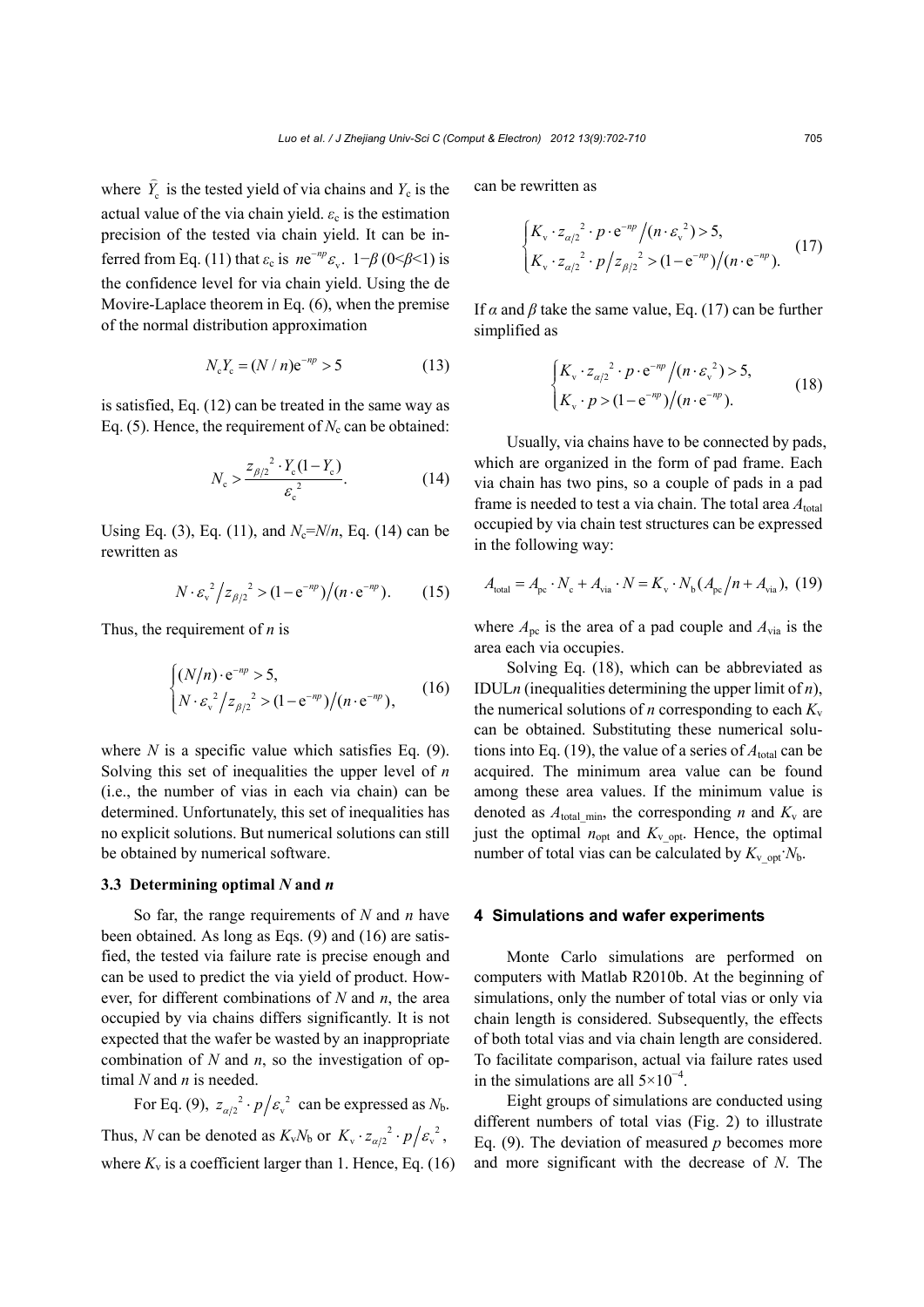lower limit of *N* can be determined by Eq. (9). Another eight sets of simulations are conducted considering only the via chain length (Fig. 3) to illustrate Eq. (16). As *n* increases, the deviation of *p* becomes larger. The upper limit of the via number in each via chain can be determined by Eq. (16).



**Fig. 2 Cumulative probability versus deviation of measured via failure rate (***n* **is the same)**



**Fig. 3 Cumulative probability versus deviation of measured via failure rate (***N* **is the same)**

When both *N* and *n* are considered and *α* and *β* take the same value, IDUL*n* can be obtained. For convenient analysis and prediction the range of *ε*v is between the same order of magnitude as *p* and two orders of magnitude smaller than *p*. In this study, *p* is set to 10<sup>-4</sup>. Thus, for precision consideration,  $\varepsilon$ <sub>v</sub> is taken as 10<sup>−</sup><sup>5</sup> . The solutions of IDUL*n* are shown in Fig. 4. When  $K_v$  is small, the upper limit of *n* increases rapidly with the growth of  $K_v$ . When  $K_v$  increases, however, the increasing rate of the upper limit of *n* is slowed down.



**Fig. 4 Upper limit of** *n* **for IDUL***n*

To further verify the consistency between simulations and IDUL*n*, four groups of tests are carried out (Table 1). All groups have the same theoretical *p* (5×10<sup>-4</sup>),  $\varepsilon$ <sub>v</sub> (10<sup>-5</sup>),  $\alpha$  (0.05),  $\beta$  (0.05), and number of tests (10000). Different  $K_v$  in each group leads to different *N* and different upper limits of *n*. For  $K_v$  in groups 1, 3, and 4, the percentages of tests with deviations within  $\varepsilon$ <sub>v</sub> are larger than 95%. Group 2 is a reference group relative to group 1. The via chain length in group 2 is slightly longer than the upper limit of *n*, which means that the percentage of tests with deviations within  $\varepsilon$ <sub>v</sub> does not meet the requirement of the confidence level 1−*α*. Hence, the precision of IDUL*n* is pretty good.

**Table 1 Verification of consistency between simulations and IDUL***n***\***

|                                           | Value   |         |         |                                              |
|-------------------------------------------|---------|---------|---------|----------------------------------------------|
| Parameter                                 | Group 1 | Group 2 | Group 3 | Group 4                                      |
| $K_{v}$                                   | 11      | 11      | 5       | 25                                           |
| $\boldsymbol{N}$                          |         |         |         | 21 128 801 21 128 801 96 040 001 480 200 001 |
| Upper limit of $n$                        | 375.4   | 375.4   | 5320.8  | 9589.4                                       |
| $n$ in tests                              | 375     | 380     | 5320    | 9589                                         |
| Deviation within<br>$\varepsilon_{\rm v}$ | 95.01%  | 94.94%  | 95.02%  | 95.00%                                       |

<sup>\*</sup> All groups have the same theoretical  $p(5\times10^{-4})$ ,  $\varepsilon$ <sup>*v*</sup> (10<sup>-5</sup>),  $\alpha$  (0.05),  $\beta$ (0.05), and number of tests (10 000)

The methodology proposed above to determine *N* and *n* also helps save the wafer area. Optimal *N* and *n* can be found using Eq. (19). When *p* is  $5 \times 10^{-4}$ , *α* and  $\beta$  are 0.05, and  $\varepsilon_v$  is 10<sup>-5</sup>, the calculated  $N_b$  is 19208001. In SMIC 45-nm technology, the relationship between  $A_{total}$  and  $K_v$  is shown in Fig. 5. When  $K_v$  is 2.4 and *n* is 3107, the minimum  $A_{\text{total}}$ obtained is  $340519522.8 \,\text{µm}^2$ .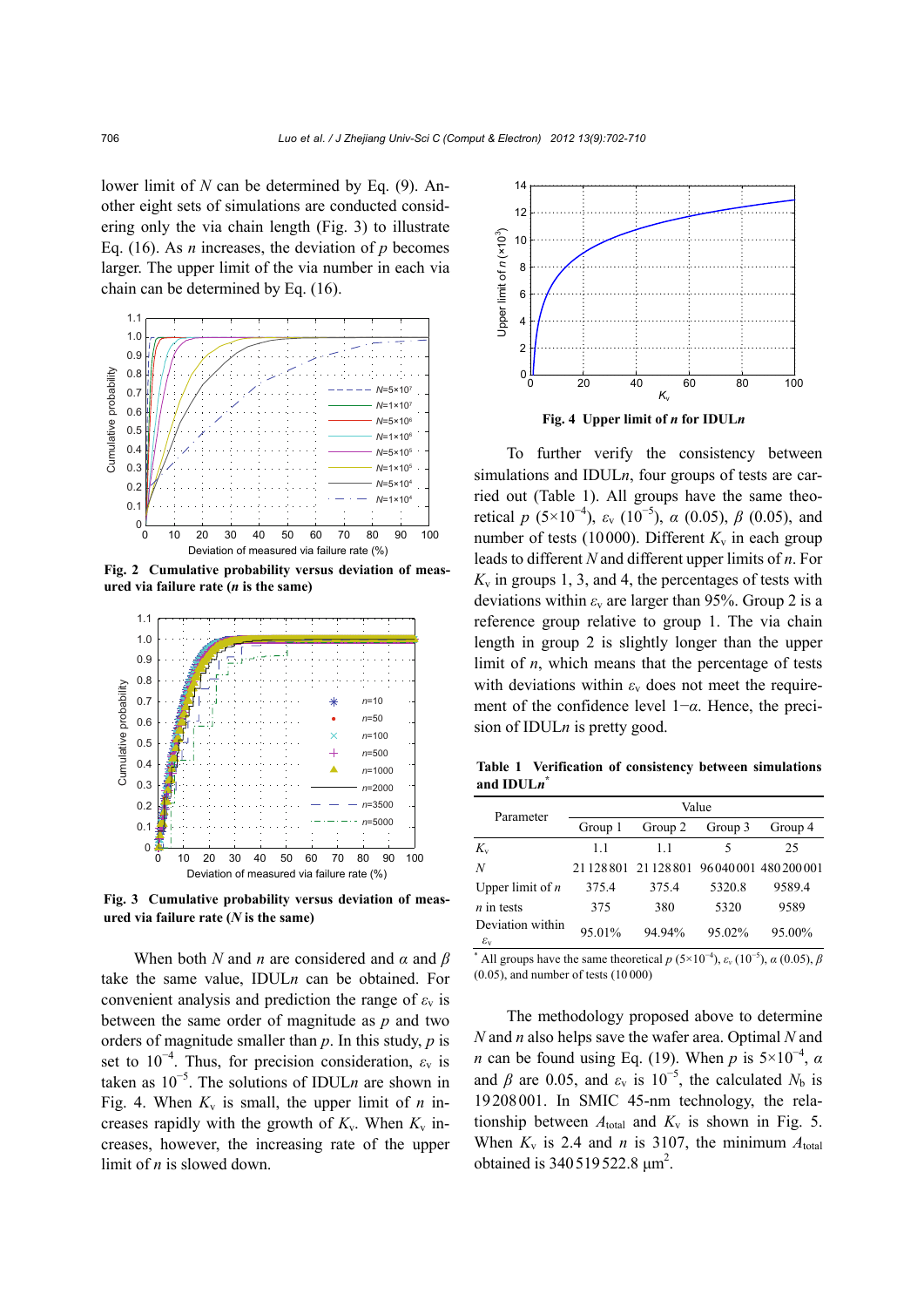

**Fig. 5 Relationship between total area of via chains and**  $K_v$ 

In the wafer experiments, two types of via chain test structures are designed on test chips. One is the original via chain test structure (OVCTS), which is performed using the previous via chain design method; the other is the new via chain test structure (NVCTS) considering confidence level and estimation precision. OVCTS and NVCTS occupy a small area of the test chip whose area is  $1 \text{ cm}^2$ . The test chip also includes many other types of test structures fabricated in SMIC 45-nm technology. The locations of OVCTS and NVCTS are close to each other on each test chip to synchronize the occurrence of random defects.

In OVCTS, the number of vias in each via chain is 99840 and the number of via chains is 2688, resulting in totally 274560000 vias used to test the via failure rate. The area occupied by OVCTS in each test chip is  $1.4 \text{ mm}^2$ , and  $56$  test chips are needed to fabricate all the vias. The number of total vias and the number of vias in each via chain, however, are determined according to experience of designers.

In NVCTS, the confidence level used is 95% and the estimation precision used is  $10^{-7}$ . The  $K_{v}$  opt is 1.74 and is obtained when minimum  $A<sub>total</sub>$  is acquired using Eq. (19). Thus, the number of total vias is 2139187034 and the number of vias in each via chain is 319234. The area occupied by NVCTS in each test chip is  $4.6 \text{ mm}^2$ , and  $56$  test chips are needed to fabricate all the vias. The 56 test chips containing NVCTS are the same 56 chips containing OVCTS.

These via chains are fabricated in the Via-1 layer, connected by Metal-1 and Metal-2. The layout of four via chain test structures used in test chips of NVCTS is shown in the lower part of Fig. 6. A via chain test structure unit is boxed by a dotted line in the lower right of Fig. 6. As shown in this figure, a via chain test

structure is composed of *n* vias and two pads, labeled as pad\_A and pad\_B. A small part of a via chain is marked by a circle on the layout of the first via chain test structure located in the left side. This small part of the via chain is zoomed in, as shown in the upper part of Fig. 6. Parameters of the area of a pad couple  $A_{nc}$ and the area of each via *A*via are also marked by dotted lines.



**Fig. 6 Layout of four via chain test structures**

When being tested, pad A and pad B of a via chain test structure are connected to two probe pins of a testing machine. A fixed voltage is applied to a via chain through a switching matrix, and the current flowing through it is measured. Hence, the resistance of the via chain is calculated by *V*/*I*. The basic schematic of the test setup to measure a via chain is shown in Fig. 7. The number of vias in each via chain and the resistance of each via are known, so the theoretical via chain resistance is obtained. Based on this resistance value, a threshold resistance value  $R<sub>th</sub>$  is determined to judge whether a via chain is open or not. Usually, threshold resistance is set to at least one order of magnitude larger than the theoretical resistance of the



**Fig. 7 Basic schematic of test setup to measure a via chain**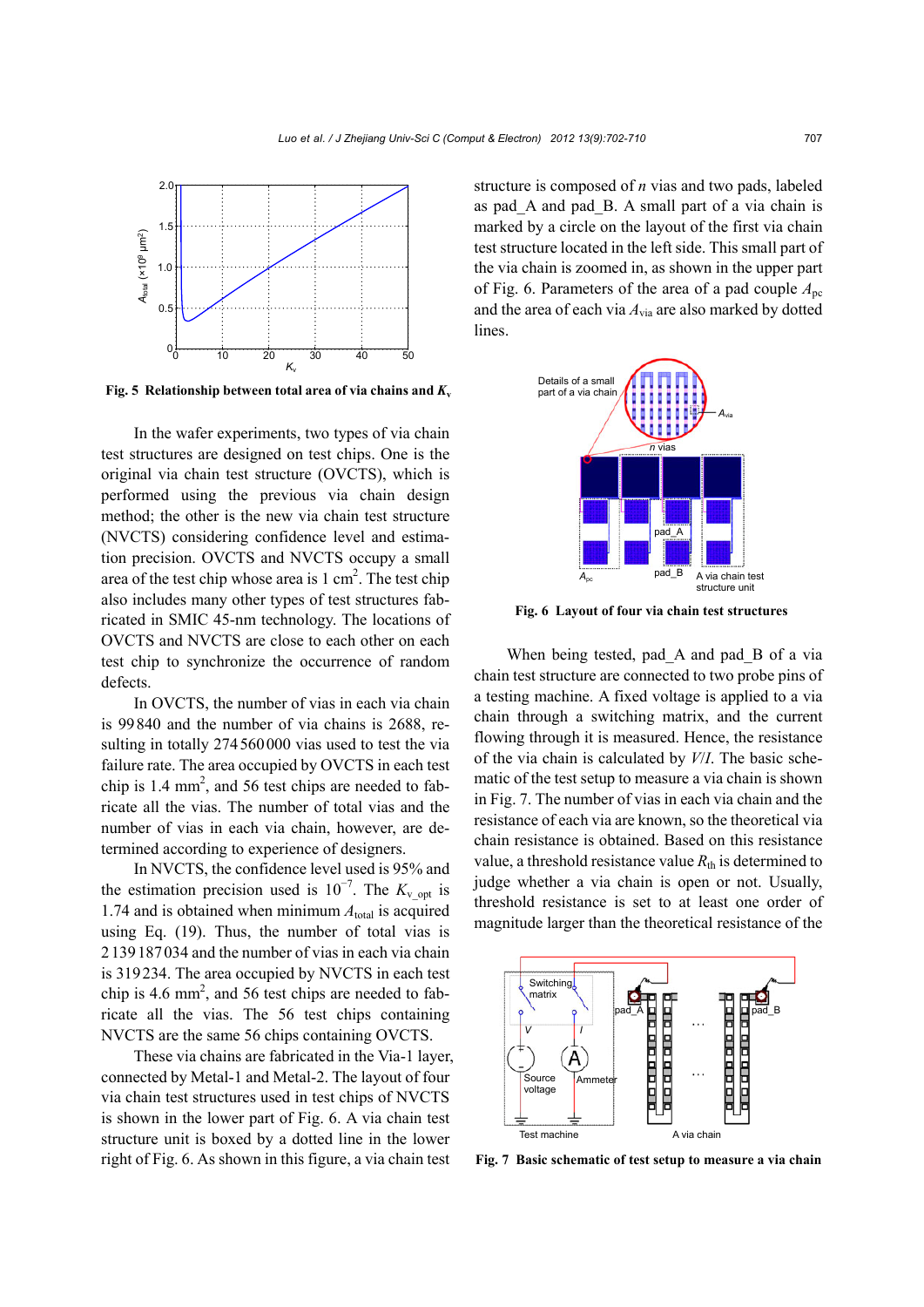via chain. If the measured resistance is larger than  $R_{th}$ , the via chain is considered to be open. When the measured resistance is smaller than  $R_{\text{th}}$ , the via chain is thought to have no open vias.

To compare the testing results of the two types of via chains, 16 groups of experiments are performed. Each group contains 56 test chips, so there are 896 test chips in total. A via failure rate obtained by OVCTS and a via failure rate obtained by NVCTS are acquired in each group, and there are 32 tested via failure rates totally. Table 2 shows the testing results.

**Table 2 Testing results of 16 groups of wafer experiments**

| Group          | $N_{\rm open}$ |      | $Y_c$                    |              | $\boldsymbol{p}$ |              |
|----------------|----------------|------|--------------------------|--------------|------------------|--------------|
| No.            |                |      | <b>OVCTS NVCTS OVCTS</b> | <b>NVCTS</b> | <b>OVCTS</b>     | <b>NVCTS</b> |
| 1              | 745            | 4270 | 0.7228                   | 0.3628       | 3.25E-06         | 3.18E-06     |
| 2              | 732            | 4244 | 0.7277                   | 0.3667       | 3.18E-06         | 3.14E-06     |
| 3              | 742            | 4289 | 0.7240                   | 0.3599       | 3.24E-06         | 3.20E-06     |
| $\overline{4}$ | 734            | 4272 | 0.7269                   | 0.3625       | 3.19E-06         | 3.18E-06     |
| 5              | 705            | 4313 | 0.7377                   | 0.3564       | 3.05E-06         | 3.23E-06     |
| 6              | 739            | 4268 | 0.7251                   | 0.3631       | 3.22E-06         | 3.17E-06     |
| 7              | 714            | 4255 | 0.7344                   | 0.365        | 3.09E-06         | 3.16E-06     |
| 8              | 752            | 4279 | 0.7202                   | 0.3614       | 3.29E-06         | 3.19E-06     |
| 9              | 775            | 4350 | 0.7117                   | 0.3508       | 3.41E-06         | 3.28E-06     |
| 10             | 729            | 4226 | 0.7288                   | 0.3693       | 3.17E-06         | 3.12E-06     |
| 11             | 735            | 4295 | 0.7266                   | 0.3591       | 3.20E-06         | 3.21E-06     |
| 12             | 730            | 4292 | 0.7284                   | 0.3595       | 3.17E-06         | 3.21E-06     |
| 13             | 743            | 4306 | 0.7236                   | 0.3574       | 3.24E-06         | 3.22E-06     |
| 14             | 715            | 4261 | 0.7340                   | 0.3641       | 3.10E-06         | 3.17E-06     |
| 15             | 725            | 4332 | 0.7303                   | 0.3535       | 3.15E-06         | 3.26E-06     |
| 16             | 694            | 4317 | 0.7418                   | 0.3558       | 2.99E-06         | 3.24E-06     |

 $N_{\text{open}}$ : number of tested open via chains; *Y<sub>c</sub>*: yield of via chain; *p*: tested via failure rate

To evaluate the statistical significance of the testing results of the two structures, hypothesis testing is used. The *F*-test is used to evaluate whether the results of these two structures have the same variance (Montgomery and Runger, 2002). When null hypothesis  $H_{01}$  is  $\sigma_1^2 = \sigma_2^2$  and the alternative hypothesis is  $\sigma_1^2 \neq \sigma_2^2$ , the *F* statistic is defined as

$$
F = S_1^2 / S_2^2, \tag{20}
$$

where  $S_1^2$  and  $S_2^2$  are sample variances of the two structures, respectively. The degrees of freedom for the numerator and denominator are both 15. The results of *F*-test are shown in Table 3. Both the *F* statistic and 2-tail *P*-value indicate that the variances of the two structures are significantly different. As shown in Table 3, the variance of NVCTS is much smaller than the variance of OVCTS. Hence, NVCTS is more stable than OVCTS.

| Table 3 Two-sample F-test for variances |  |
|-----------------------------------------|--|
|                                         |  |

| Statistic              | <b>OVCTS</b> | <b>NVCTS</b> |
|------------------------|--------------|--------------|
| Mean                   | 3.18E-06     | 3.20E-06     |
| Variance               | 9.71E-15     | 1.82E-15     |
| Number of observations | 16           | 16           |
| Degrees of freedom     | 15           | 15           |
| <i>F</i> statistic     |              | 5.3307       |
| 2-tail <i>P</i> -value |              | 0.0025       |
| 2-tail $F$ critical    |              | 2.8600       |

\* Significance level is 0.05

To further assess the statistical significance of the means of the two structures, Welch's *t* test is used (Welch, 1947). When null hypothesis  $H_{02}$  is  $\mu_1 = \mu_2$  and the alternative hypothesis is  $\mu_1 \neq \mu_2$ , the *t* statistic is given by

$$
t = (\overline{X_1} - \overline{X_2}) / \sqrt{S_1^2 / n_1 + S_2^2 / n_2},
$$
 (21)

where  $\overline{X_1}$  and  $\overline{X_2}$  are sample means of the two structures respectively, and  $n_1$  and  $n_2$  are the numbers of observations of the two structures respectively. The degrees of freedom *υ* associated with Welch's *t* test is approximated using the Welch-Satterthwaite equation:

$$
v = \frac{(S_1^2/n_1 + S_2^2/n_2)^2}{(S_1^2/n_1)/(n_1 - 1) + (S_2^2/n_2)/(n_2 - 1)}.
$$
 (22)

If *υ* is not an integer, it is rounded to calculate two-tail probabilities. When the significance level is 0.05, results of *t*-test are shown in Table 4. The *t* statistic and 2-tail *P*-value both indicate that the means of the two structures are not significantly different, which is consistent with the reality as the two via chain test structures are fabricated on the same test chips and the tested via failure rates should be close to each other.

Results of the two hypothesis tests reveal that means of the two structures do not show statistical significance while the variances of the two structures are significantly different. Due to careful choice of the number of total vias and the number of vias in each via chain, NVCTS has a more stable tested via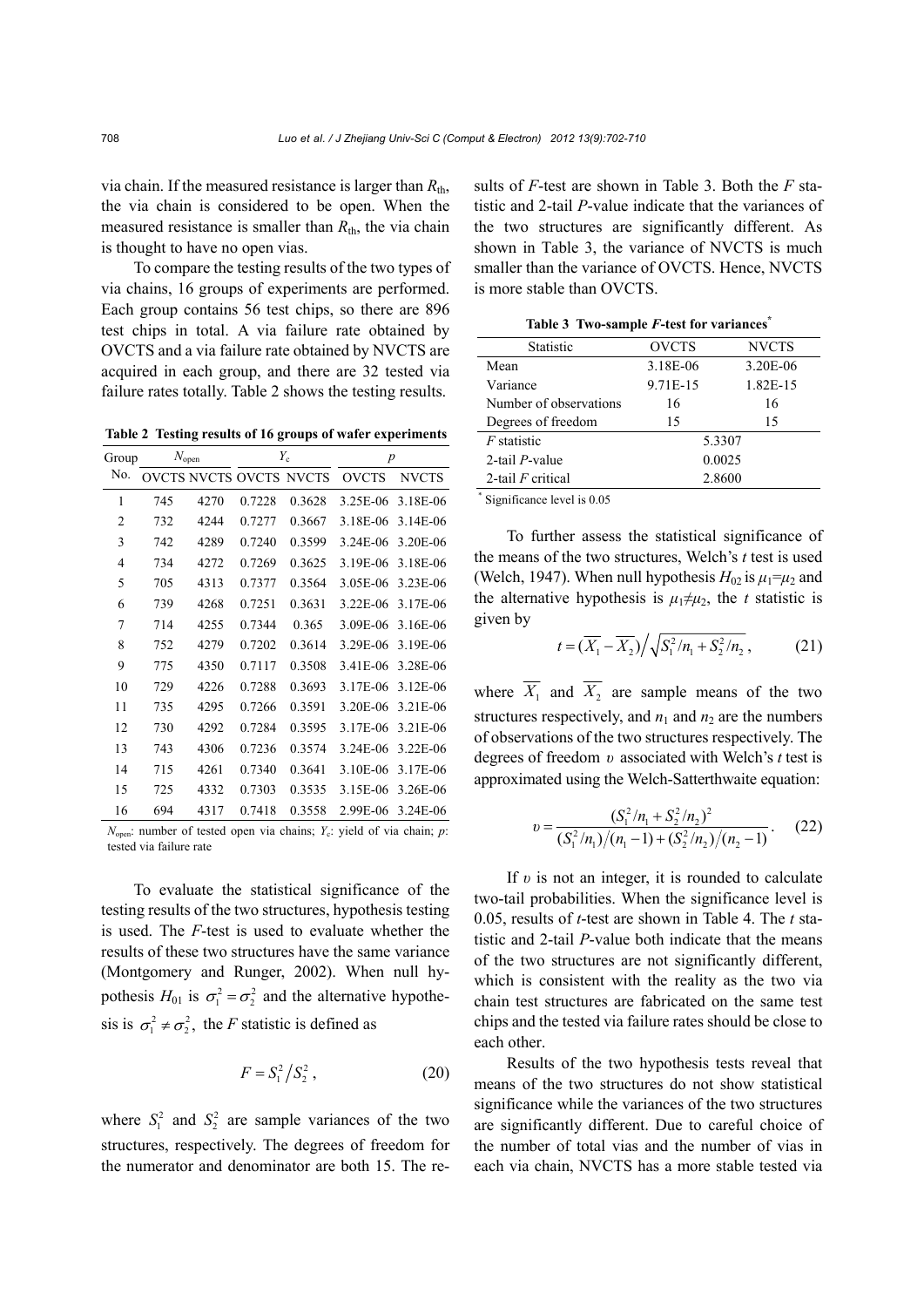failure rate. In addition, it is convincing to say that the deviation between tested *p* and actual *p* is within  $10^{-7}$ with a probability larger than 95%. Hence, NVCTS which is designed using the method proposed in this paper has a better performance.

| <b>Statistic</b>       | <b>OVCTS</b> | <b>NVCTS</b> |
|------------------------|--------------|--------------|
| Mean                   | 3.18E-06     | 3.20E-06     |
| Variance               | 9.71E-15     | 1.82E-15     |
| Number of observations | 16           | 16           |
| Degrees of freedom     | 20           | 20           |

*t* statistic −0.4862 2-tail *P*-value 0.6321 2-tail *t* critical 2.0860

**Table 4 Two-sample Welch**'**s** *t***-test for means**

#### **5 Discussion**

The via chain design method proposed in this paper increases the evaluation precision of the measured via failure rate and makes the tested via yield more convincing. Some relevant points are worth discussing before using the equations derived in this paper.

Strictly speaking, the via failure rate depends on the sizes of vias, the expected sizes of failures, and the physical mechanism that determines failures (Gill *et al.*, 2002). Furthermore, in deep submicron technologies failure is also pattern-dependent. Hence, the via chain design method is not applicable to every chain pattern (Cabrini *et al.*, 2006). For different manufacturing processes, or a manufacturing process with different sizes of vias, the assumption that the failure of each via is independent of others is not established. Thus, for these situations, equations derived in this paper are no longer applicable. However, in a specific via layer of via chain test structures, the sizes of vias are usually the same, and the expected failure size and the via failure mechanisms are also the same. Hence, the assumption that the failure of each via is independent of others is still established and equations derived in this paper are still applicable. Furthermore, for vias in other via layers in via chain test structures, as long as the sizes of vias, the expected failure size, and the via failure mechanisms are the same between vias in that layer, the method proposed in this paper can also be used. The only change needed is to find parameters  $p$ ,  $A_{\text{pc}}$ , and  $A_{\text{via}}$  for that

via layer before using the same calculation method again.

To maintain a specific confidence level and estimation precision, various combinations of *N* and *n* can be chosen as shown in Eq. (16). For a larger *N*, the via chain length *n* also becomes larger. As a result, more via failures occur in a via chain, making it more different to locate a via failure. However, the localization of failures in via chains is not mainly concerned in this proposed method. The greatest concern in this study is area optimization. For the optimal combination of *N* and *n* calculated by this area optimization method, there usually will be more than one via failure in a via chain.

A further interesting discussion is about testing time optimization. If the minimum testing time is mainly concerned instead of minimum testing area, the choice of optimal *N* and *n* will be slightly different. The total testing time  $T<sub>total</sub>$  for all via chain test structures can be expressed as

$$
T_{\text{total}} = T_{\text{c}} \cdot N_{\text{c}} = K_{\text{v}} \cdot N_{\text{b}}(T_{\text{c}}/n), \tag{23}
$$

where  $T_c$  is the time used to test a via chain. Substituting numerical solutions of *n* corresponding to each  $K_v$  into Eq. (23), a series of  $T_{total}$  can be acquired. The minimum testing time can be found among these values. If the minimum testing time value is denoted as  $T_{total,min}$ , the corresponding *n* and  $K_v$  are just the optimal  $n_T$ <sub>opt</sub> and  $K_{\rm vT}$ <sub>opt</sub>. For a specific confidence level and estimation precision,  $N<sub>b</sub>$  is constant. For a specific testing machine,  $T_c$  is constant. Thus, solving minimum  $T_{total}$  is reduced to solving minimum  $K_v(1/n)$ . Eq. (19) can be rewritten as

$$
A_{\text{total}} = N_{\text{b}} \cdot A_{\text{pc}} \cdot K_{\text{v}} (1/n + A_{\text{via}} / A_{\text{pc}}), \tag{24}
$$

and the problem of solving minimum  $A_{total}$  can also be reduced to the problem of solving minimum  $K_v(1/n+$  $A_{\text{via}}/A_{\text{pc}}$ ). Usually, the area of two pads  $A_{\text{pc}}$  is much larger than the area occupied by a via. With the scaling down of the technology process, *A*via is becoming smaller and smaller, while  $A_{pc}$  remains stable. Thus, the value of  $A_{\text{via}}/A_{\text{pc}}$  is approaching zero. The optimal  $n_{\text{T}}$ <sub>opt</sub> and  $K_{\text{vT}}$ <sub>opt</sub> for testing time optimization are very close to the optimal  $n_{opt}$  and  $K_{v}$  <sub>opt</sub> for testing area optimization. Hence, when designing the via chain test structure, the area optimization method proposed here is also good for testing time optimization.